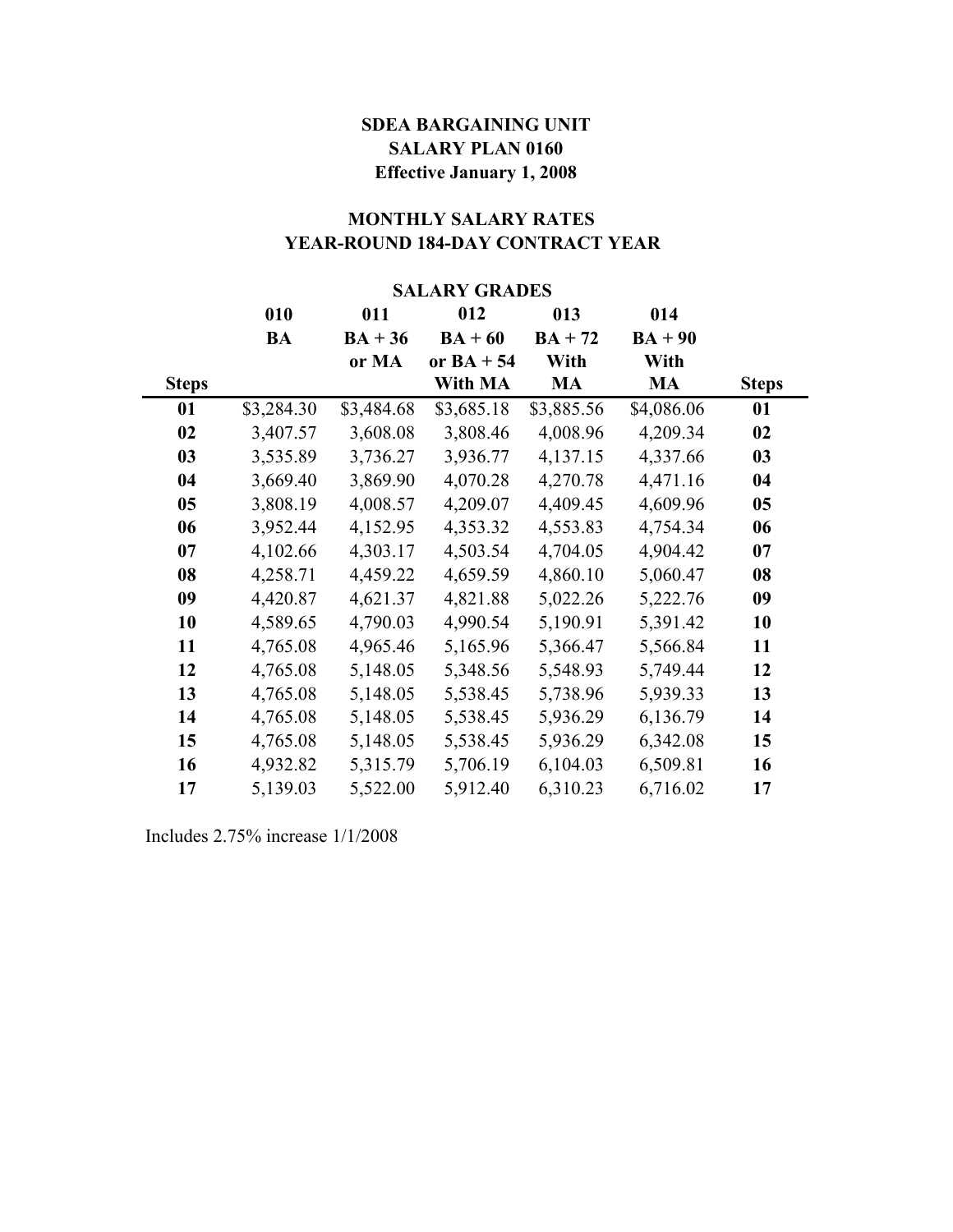## **SALARY PLAN 0160 Effective February 1, 2008 SDEA BARGAINING UNIT**

## **TRADITIONAL 184-DAY CONTRACT YEAR MONTHLY SALARY RATES**

|              | DALANI UNAVLO |            |              |            |            |              |  |
|--------------|---------------|------------|--------------|------------|------------|--------------|--|
|              | 010           | 011        | 012          | 013        | 014        |              |  |
|              | <b>BA</b>     | $BA + 36$  | $BA + 60$    | $BA + 72$  | $BA + 90$  |              |  |
|              |               | or MA      | or $BA + 54$ | With       | With       |              |  |
| <b>Steps</b> |               |            | With MA      | <b>MA</b>  | <b>MA</b>  | <b>Steps</b> |  |
| 01           | \$3,941.16    | \$4,181.61 | \$4,422.22   | \$4,662.67 | \$4,903.28 | 01           |  |
| 02           | 4,089.09      | 4,329.70   | 4,570.15     | 4,810.75   | 5,051.21   | 02           |  |
| 03           | 4,243.07      | 4,483.52   | 4,724.13     | 4,964.58   | 5,205.19   | 03           |  |
| 04           | 4,403.28      | 4,643.88   | 4,884.33     | 5,124.94   | 5,365.39   | 04           |  |
| 05           | 4,569.83      | 4,810.28   | 5,050.89     | 5,291.34   | 5,531.95   | 05           |  |
| 06           | 4,742.93      | 4,983.54   | 5,223.99     | 5,464.60   | 5,705.20   | 06           |  |
| 07           | 4,923.19      | 5,163.80   | 5,404.25     | 5,644.86   | 5,885.31   | 07           |  |
| 08           | 5,110.45      | 5,351.06   | 5,591.51     | 5,832.11   | 6,072.56   | 08           |  |
| 09           | 5,305.04      | 5,545.65   | 5,786.26     | 6,026.71   | 6,267.32   | 09           |  |
| 10           | 5,507.58      | 5,748.04   | 5,988.64     | 6,229.09   | 6,469.70   | 10           |  |
| 11           | 5,718.10      | 5,958.55   | 6,199.16     | 6,439.77   | 6,680.21   | 11           |  |
| 12           | 5,718.10      | 6,177.66   | 6,418.27     | 6,658.72   | 6,899.33   | 12           |  |
| 13           | 5,718.10      | 6,177.66   | 6,646.14     | 6,886.75   | 7,127.20   | 13           |  |
| 14           | 5,718.10      | 6,177.66   | 6,646.14     | 7,123.55   | 7,364.15   | 14           |  |
| 15           | 5,718.10      | 6,177.66   | 6,646.14     | 7,123.55   | 7,610.49   | 15           |  |
| 16           | 5,919.39      | 6,378.95   | 6,847.43     | 7,324.83   | 7,811.78   | 16           |  |
| 17           | 6,166.83      | 6,626.40   | 7,094.88     | 7,572.28   | 8,059.23   | 17           |  |

## **SALARY GRADES**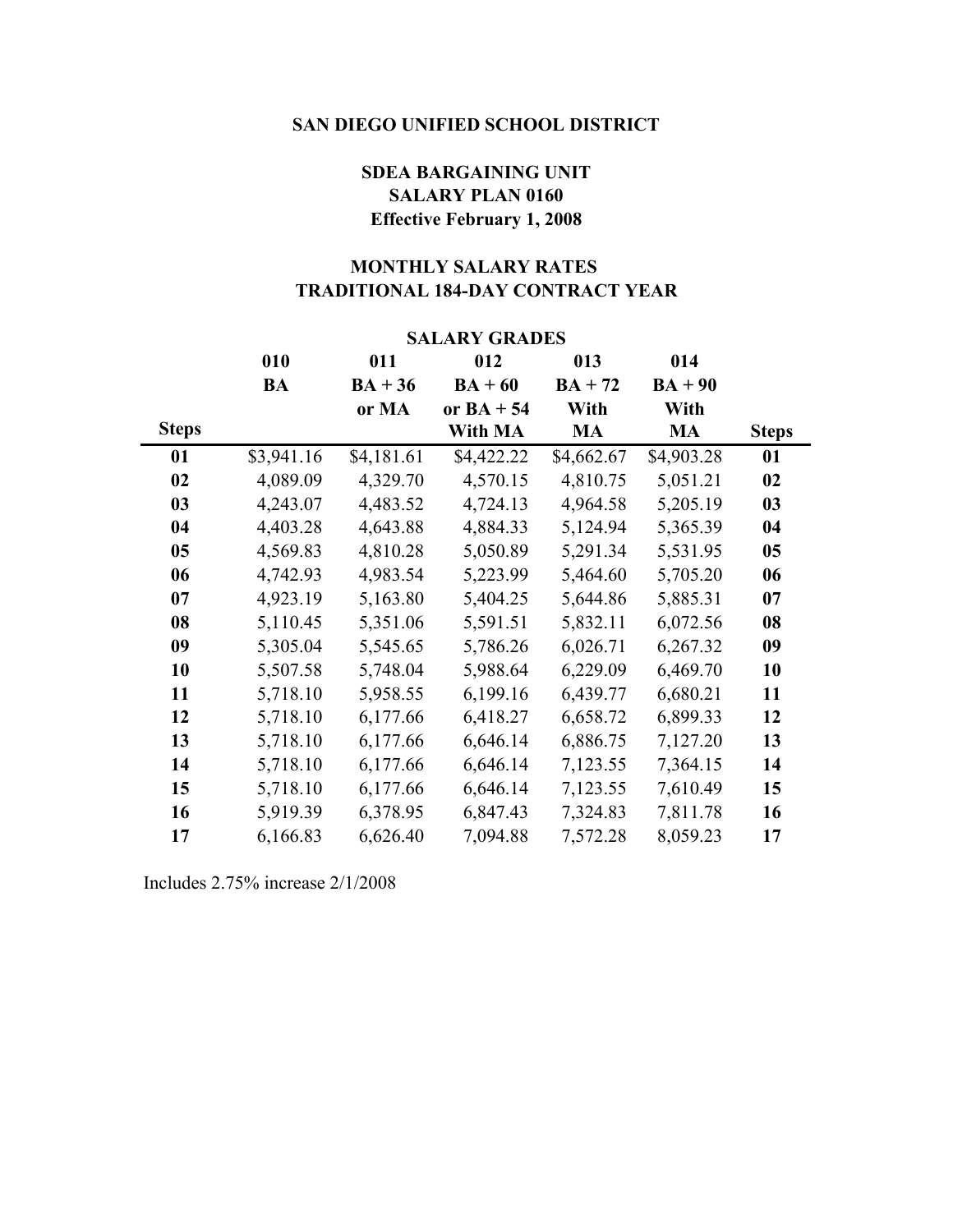## **SALARY PLAN 0160 Effective January 1, 2008 SDEA BARGAINING UNIT**

## **184-DAY CONTRACT YEAR ANNUAL SALARY RATES**

| <b>SALARY GRADES</b> |             |             |              |             |             |              |
|----------------------|-------------|-------------|--------------|-------------|-------------|--------------|
|                      | 010         | 011         | 012          | 013         | 014         |              |
|                      | <b>BA</b>   | $BA + 36$   | $BA + 60$    | $BA + 72$   | $BA + 90$   |              |
|                      |             | or MA       | or $BA + 54$ | With        | With        |              |
| <b>Steps</b>         |             |             | With MA      | <b>MA</b>   | <b>MA</b>   | <b>Steps</b> |
| 01                   | \$39,411.60 | \$41,816.12 | \$44,222.17  | \$46,626.70 | \$49,032.76 | 01           |
| 02                   | 40,890.89   | 43,296.97   | 45,701.51    | 48,107.54   | 50,512.08   | 02           |
| 03                   | 42,430.69   | 44,835.20   | 47,241.28    | 49,645.80   | 52,051.86   | 03           |
| 04                   | 44,032.76   | 46,438.81   | 48,843.34    | 51,249.40   | 53,653.90   | 04           |
| 05                   | 45,698.31   | 48,102.80   | 50,508.87    | 52,913.37   | 55,319.47   | 05           |
| 06                   | 47,429.32   | 49,835.35   | 52,239.87    | 54,645.96   | 57,052.04   | 06           |
| 07                   | 49,231.87   | 51,637.98   | 54,042.47    | 56,448.56   | 58,853.06   | 07           |
| 08                   | 51,104.48   | 53,510.58   | 55,915.07    | 58,321.14   | 60,725.61   | 08           |
| 09                   | 53,050.39   | 55,456.49   | 57,862.60    | 60,267.06   | 62,673.16   | 09           |
| 10                   | 55,075.82   | 57,480.35   | 59,886.42    | 62,290.94   | 64,697.02   | 10           |
| 11                   | 57,180.97   | 59,585.51   | 61,991.55    | 64,397.65   | 66,802.13   | 11           |
| 12                   | 57,180.97   | 61,776.60   | 64,182.71    | 66,587.19   | 68,993.29   | 12           |
| 13                   | 57,180.97   | 61,776.60   | 66,461.43    | 68,867.50   | 71,272.01   | 13           |
| 14                   | 57,180.97   | 61,776.60   | 66,461.43    | 71,235.46   | 73,641.51   | 14           |
| 15                   | 57,180.97   | 61,776.60   | 66,461.43    | 71,235.46   | 76,104.91   | 15           |
| 16                   | 59,193.86   | 63,789.48   | 68,474.29    | 73,248.30   | 78,117.77   | 16           |
| 17                   | 61,668.31   | 66,263.96   | 70,948.77    | 75,722.79   | 80,592.26   | 17           |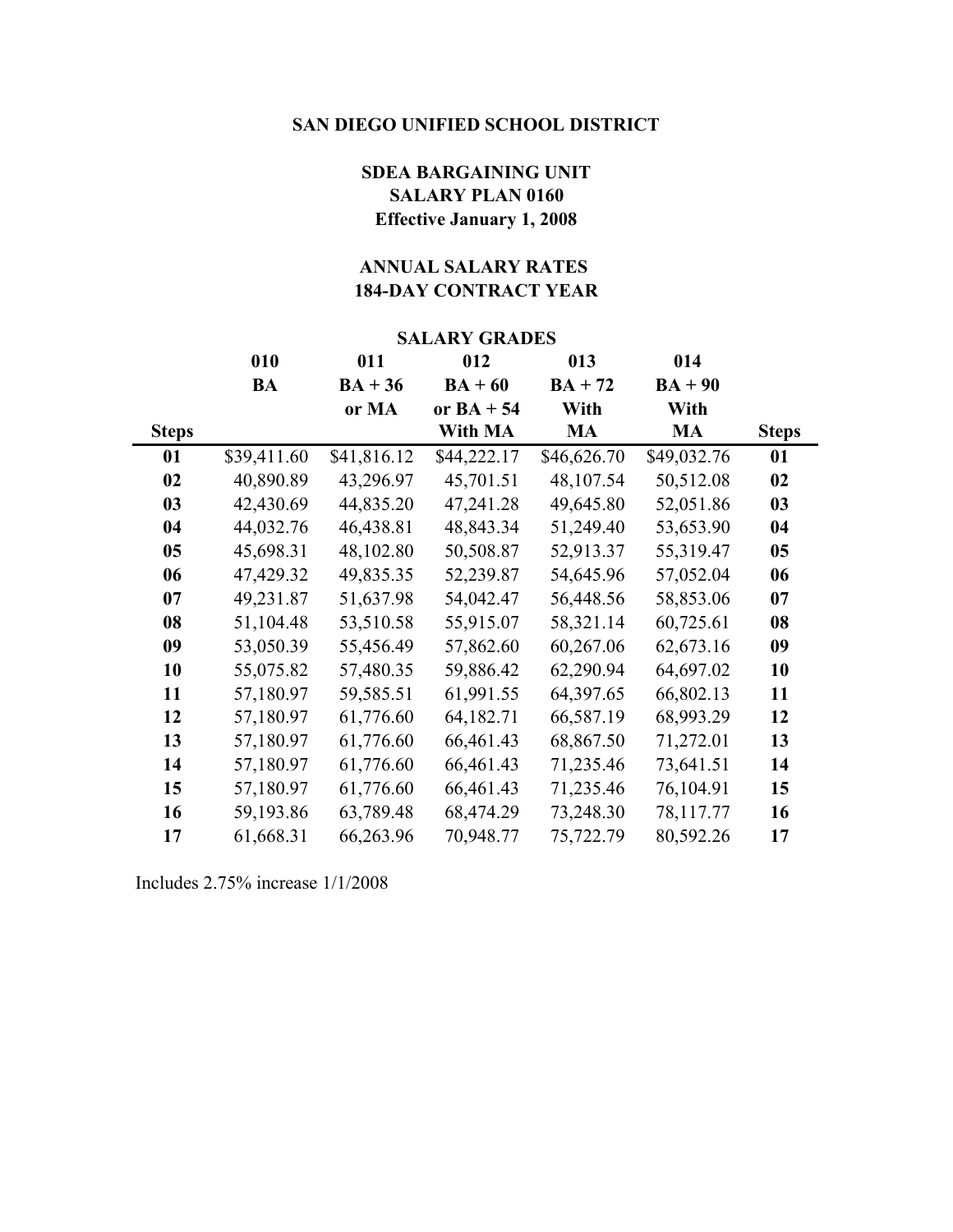## **SDEA BARGAINING UNIT SALARY PLAN 0161 Effective January 1, 2008**

## **184 + 24 (208) -DAY CONTRACT YEAR MONTHLY SALARY RATES**

|              | <b>SALARY GRADES</b> |            |              |            |            |              |
|--------------|----------------------|------------|--------------|------------|------------|--------------|
|              | 010                  | 011        | 012          | 013        | 014        |              |
|              | <b>BA</b>            | $BA + 36$  | $BA + 60$    | $BA + 72$  | $BA + 90$  |              |
|              |                      | or MA      | or $BA + 54$ | With       | With       |              |
| <b>Steps</b> |                      |            | With MA      | <b>MA</b>  | <b>MA</b>  | <b>Steps</b> |
| 01           | \$3,712.63           | \$3,939.17 | \$4,165.89   | \$4,392.44 | \$4,618.99 | 01           |
| 02           | 3,851.99             | 4,078.71   | 4,305.25     | 4,531.80   | 4,758.35   | 02           |
| 03           | 3,997.07             | 4,223.61   | 4,450.33     | 4,676.71   | 4,903.43   | 03           |
| 04           | 4,148.04             | 4,374.59   | 4,601.13     | 4,827.85   | 5,054.40   | 04           |
| 05           | 4,304.91             | 4,531.45   | 4,758.00     | 4,984.55   | 5,211.27   | 05           |
| 06           | 4,468.01             | 4,694.56   | 4,921.11     | 5,147.83   | 5,374.55   | 06           |
| 07           | 4,637.71             | 4,864.43   | 5,090.97     | 5,317.69   | 5,544.07   | 07           |
| 08           | 4,814.16             | 5,040.88   | 5,267.43     | 5,493.97   | 5,720.52   | 08           |
| 09           | 4,997.55             | 5,224.09   | 5,450.81     | 5,677.36   | 5,904.08   | 09           |
| 10           | 5,188.39             | 5,414.76   | 5,641.48     | 5,868.03   | 6,094.57   | 10           |
| 11           | 5,386.68             | 5,613.05   | 5,839.77     | 6,066.49   | 6,293.04   | 11           |
| 12           | 5,386.68             | 5,819.49   | 6,046.21     | 6,272.76   | 6,499.31   | 12           |
| 13           | 5,386.68             | 5,819.49   | 6,260.80     | 6,487.52   | 6,714.07   | 13           |
| 14           | 5,386.68             | 5,819.49   | 6,260.80     | 6,710.60   | 6,937.32   | 14           |
| 15           | 5,386.68             | 5,819.49   | 6,260.80     | 6,710.60   | 7,169.24   | 15           |
| 16           | 5,576.31             | 6,009.12   | 6,450.43     | 6,900.23   | 7,358.87   | 16           |
| 17           | 5,809.27             | 6,242.25   | 6,683.56     | 7,133.36   | 7,592.00   | 17           |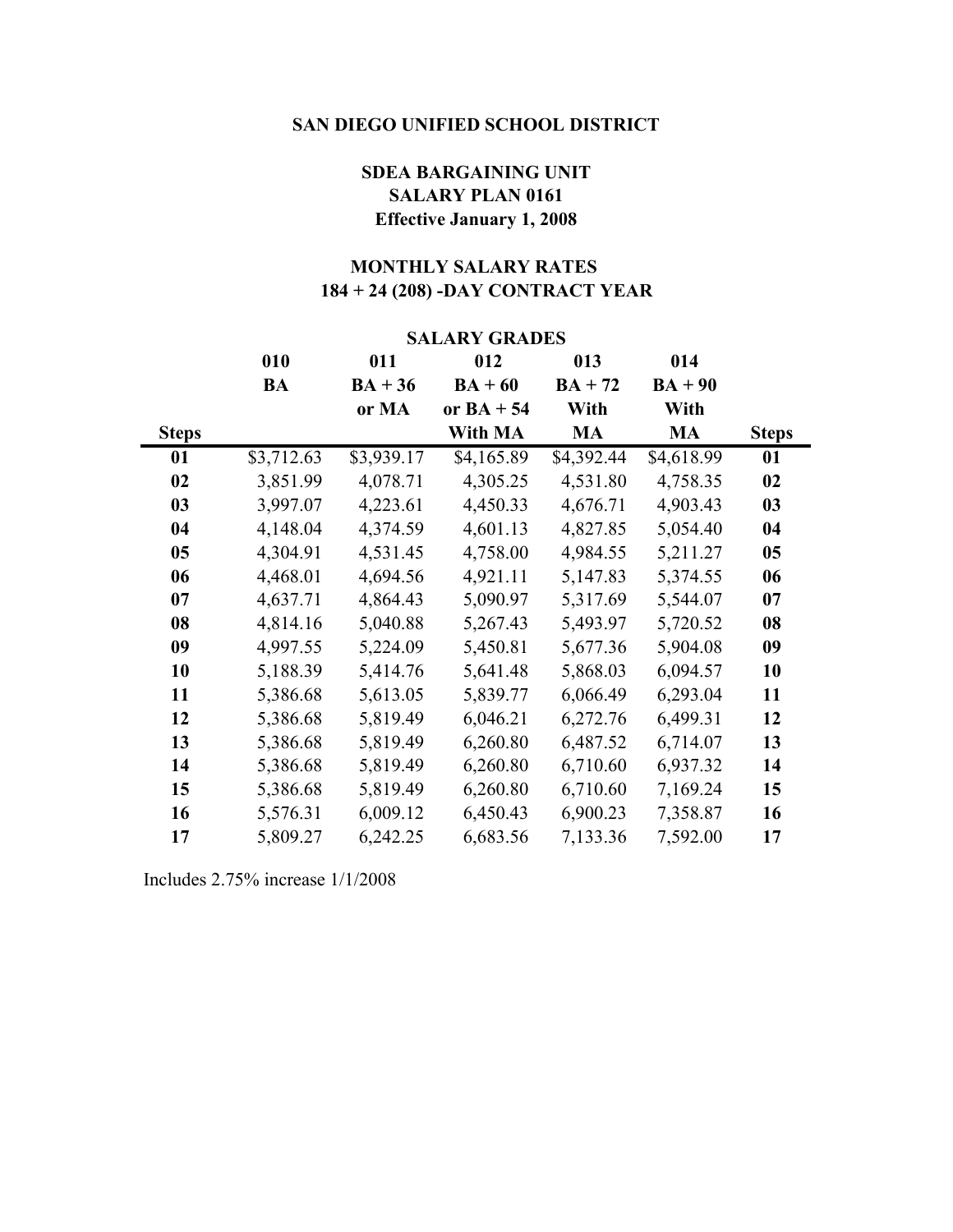## **SALARY PLAN 0161 SDEA BARGAINING UNIT Effective January 1, 2008**

## **184 + 24 (208) -DAY CONTRACT YEAR ANNUAL SALARY RATES**

| <b>SALARY GRADES</b> |             |             |              |             |             |              |
|----------------------|-------------|-------------|--------------|-------------|-------------|--------------|
|                      | 010         | 011         | 012          | 013         | 014         |              |
|                      | <b>BA</b>   | $BA + 36$   | $BA + 60$    | $BA + 72$   | $BA + 90$   |              |
|                      |             | or MA       | or $BA + 54$ | With        | With        |              |
| <b>Steps</b>         |             |             | With MA      | <b>MA</b>   | <b>MA</b>   | <b>Steps</b> |
| 01                   | \$44,551.52 | \$47,270.08 | \$49,990.72  | \$52,709.28 | \$55,427.84 | 01           |
| 02                   | 46,223.84   | 48,944.48   | 51,663.04    | 54,381.60   | 57,100.16   | 02           |
| 03                   | 47,964.80   | 50,683.36   | 53,404.00    | 56,120.48   | 58,841.12   | 03           |
| 04                   | 49,776.48   | 52,495.04   | 55,213.60    | 57,934.24   | 60,652.80   | 04           |
| 0 <sub>5</sub>       | 51,658.88   | 54,377.44   | 57,096.00    | 59,814.56   | 62,535.20   | 05           |
| 06                   | 53,616.16   | 56,334.72   | 59,053.28    | 61,773.92   | 64,494.56   | 06           |
| 07                   | 55,652.48   | 58,373.12   | 61,091.68    | 63,812.32   | 66,528.80   | 07           |
| 08                   | 57,769.92   | 60,490.56   | 63,209.12    | 65,927.68   | 68,646.24   | 08           |
| 09                   | 59,970.56   | 62,689.12   | 65,409.76    | 68,128.32   | 70,848.96   | 09           |
| 10                   | 62,260.64   | 64,977.12   | 67,697.76    | 70,416.32   | 73,134.88   | 10           |
| 11                   | 64,640.16   | 67,356.64   | 70,077.28    | 72,797.92   | 75,516.48   | 11           |
| 12                   | 64,640.16   | 69,833.92   | 72,554.56    | 75,273.12   | 77,991.68   | 12           |
| 13                   | 64,640.16   | 69,833.92   | 75,129.60    | 77,850.24   | 80,568.80   | 13           |
| 14                   | 64,640.16   | 69,833.92   | 75,129.60    | 80,527.20   | 83,247.84   | 14           |
| 15                   | 64,640.16   | 69,833.92   | 75,129.60    | 80,527.20   | 86,030.88   | 15           |
| 16                   | 66,915.68   | 72,109.44   | 77,405.12    | 82,802.72   | 88,306.40   | 16           |
| 17                   | 69,711.20   | 74,907.04   | 80,202.72    | 85,600.32   | 91,104.00   | 17           |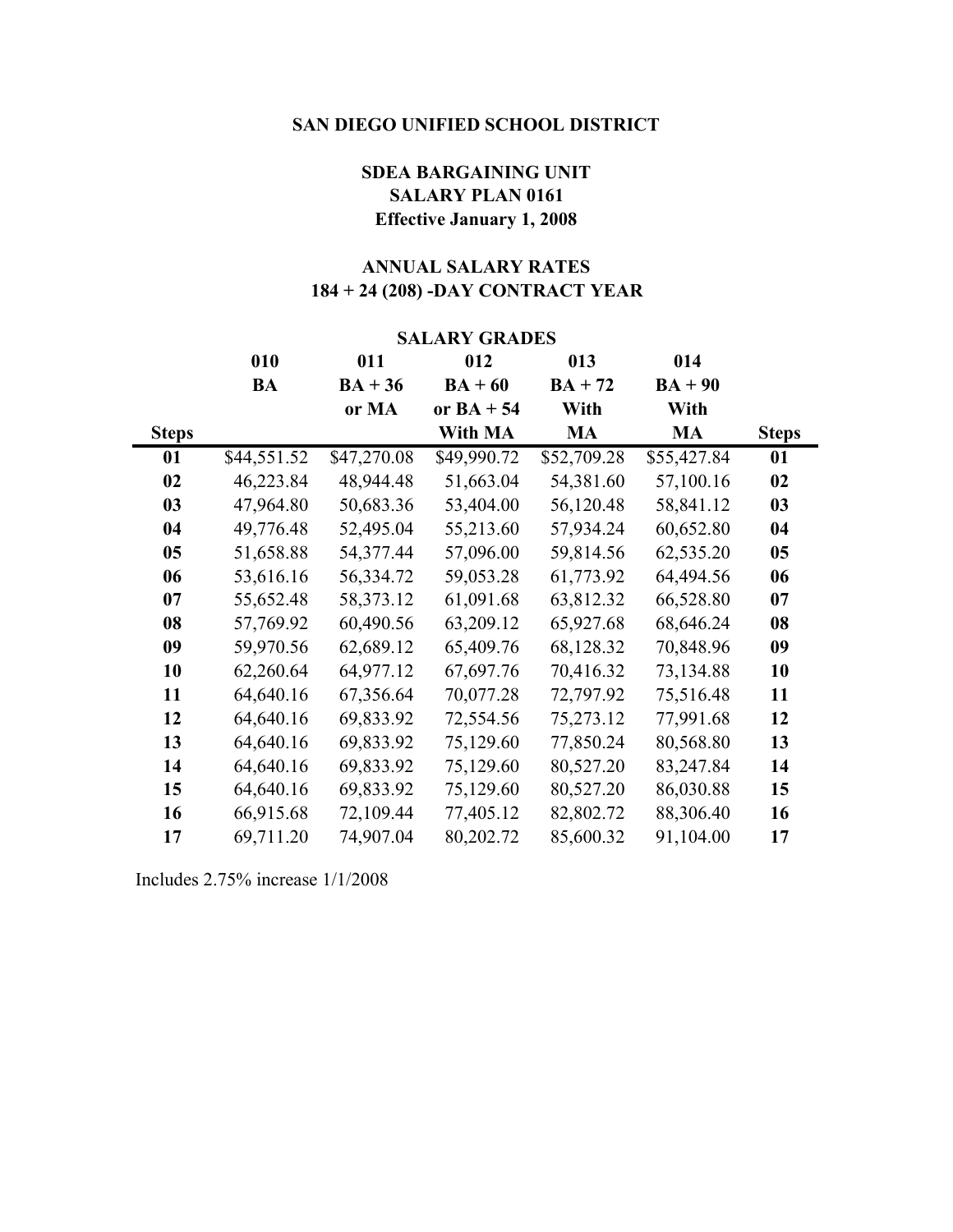## **SDEA BARGAINING UNIT SALARY PLAN 0162 Effective January 1, 2008**

## **184 + 44 (228) -DAY CONTRACT YEAR MONTHLY SALARY RATES**

|              | <b>SALARY GRADES</b> |            |              |            |            |              |
|--------------|----------------------|------------|--------------|------------|------------|--------------|
|              | 010                  | 011        | 012          | 013        | 014        |              |
|              | <b>BA</b>            | $BA + 36$  | $BA + 60$    | $BA + 72$  | $BA + 90$  |              |
|              |                      | or MA      | or $BA + 54$ | With       | With       |              |
| <b>Steps</b> |                      |            | With MA      | <b>MA</b>  | <b>MA</b>  | <b>Steps</b> |
| 01           | \$4,069.61           | \$4,317.94 | \$4,566.46   | \$4,814.79 | \$5,063.12 | 01           |
| 02           | 4,222.37             | 4,470.89   | 4,719.22     | 4,967.55   | 5,215.88   | 02           |
| 03           | 4,381.40             | 4,629.73   | 4,878.25     | 5,126.39   | 5,374.91   | 03           |
| 04           | 4,546.89             | 4,795.22   | 5,043.55     | 5,292.07   | 5,540.40   | 04           |
| 05           | 4,718.84             | 4,967.17   | 5,215.50     | 5,463.83   | 5,712.35   | 05           |
| 06           | 4,897.63             | 5,145.96   | 5,394.29     | 5,642.81   | 5,891.33   | 06           |
| 07           | 5,083.64             | 5,332.16   | 5,580.49     | 5,829.01   | 6,077.15   | 07           |
| 08           | 5,277.06             | 5,525.58   | 5,773.91     | 6,022.24   | 6,270.57   | 08           |
| 09           | 5,478.08             | 5,726.41   | 5,974.93     | 6,223.26   | 6,471.78   | 09           |
| 10           | 5,687.27             | 5,935.41   | 6,183.93     | 6,432.26   | 6,680.59   | 10           |
| 11           | 5,904.63             | 6,152.77   | 6,401.29     | 6,649.81   | 6,898.14   | 11           |
| 12           | 5,904.63             | 6,379.06   | 6,627.58     | 6,875.91   | 7,124.24   | 12           |
| 13           | 5,904.63             | 6,379.06   | 6,862.80     | 7,111.32   | 7,359.65   | 13           |
| 14           | 5,904.63             | 6,379.06   | 6,862.80     | 7,355.85   | 7,604.37   | 14           |
| 15           | 5,904.63             | 6,379.06   | 6,862.80     | 7,355.85   | 7,858.59   | 15           |
| 16           | 6,112.49             | 6,586.92   | 7,070.66     | 7,563.71   | 8,066.45   | 16           |
| 17           | 6,367.85             | 6,842.47   | 7,326.21     | 7,819.26   | 8,322.00   | 17           |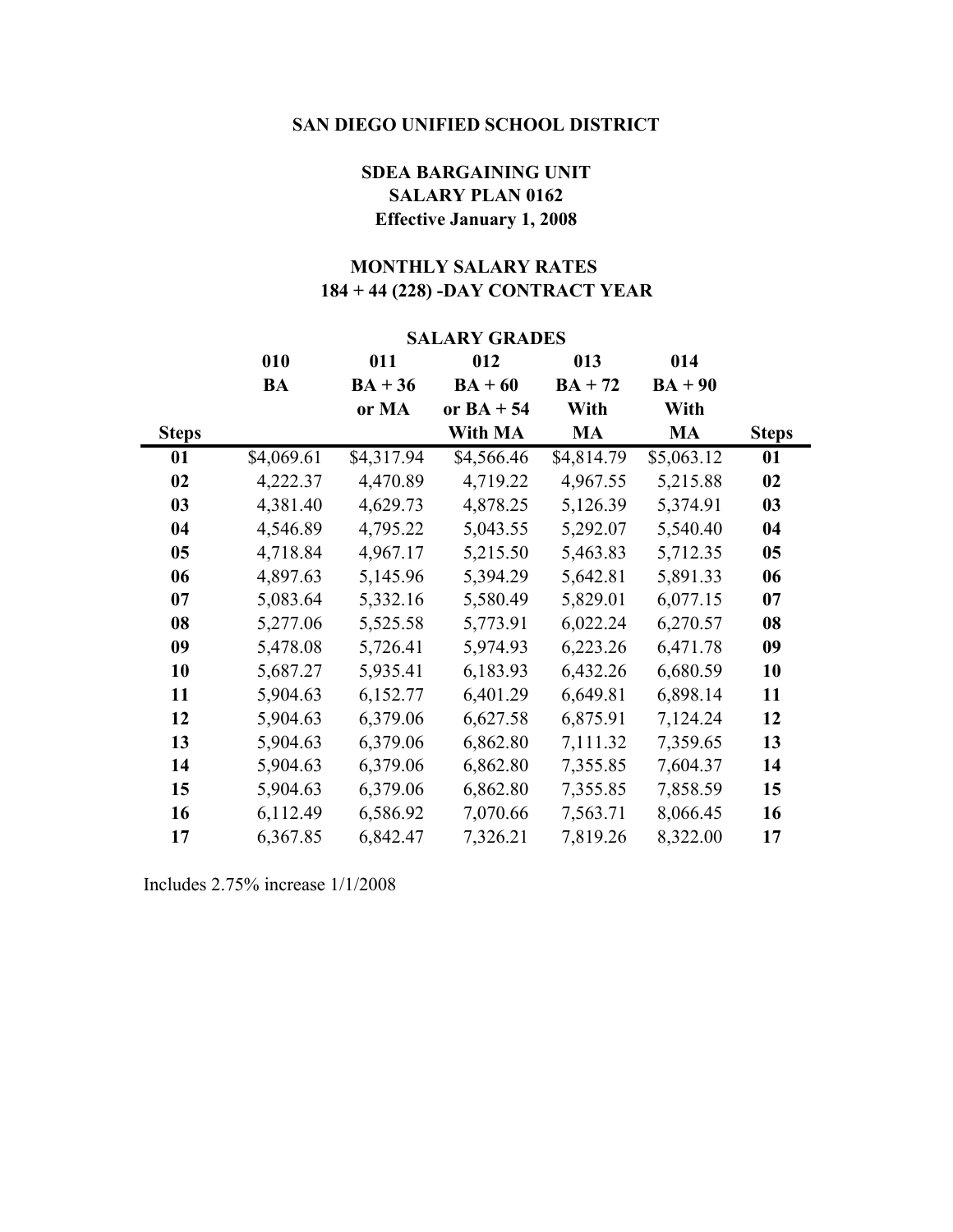## **SDEA BARGAINING UNIT SALARY PLAN 0162 Effective January 1, 2008**

## **184 + 44 (228) -DAY CONTRACT YEAR ANNUAL SALARY RATES**

| <b>SALARY GRADES</b> |             |             |              |             |             |              |
|----------------------|-------------|-------------|--------------|-------------|-------------|--------------|
|                      | 010         | 011         | 012          | 013         | 014         |              |
|                      | <b>BA</b>   | $BA + 36$   | $BA + 60$    | $BA + 72$   | $BA + 90$   |              |
|                      |             | or MA       | or $BA + 54$ | With        | With        |              |
| <b>Steps</b>         |             |             | With MA      | <b>MA</b>   | MA          | <b>Steps</b> |
| 01                   | \$48,835.32 | \$51,815.28 | \$54,797.52  | \$57,777.48 | \$60,757.44 | 01           |
| 02                   | 50,668.44   | 53,650.68   | 56,630.64    | 59,610.60   | 62,590.56   | 02           |
| 03                   | 52,576.80   | 55,556.76   | 58,539.00    | 61,516.68   | 64,498.92   | 03           |
| 04                   | 54,562.68   | 57,542.64   | 60,522.60    | 63,504.84   | 66,484.80   | 04           |
| 05                   | 56,626.08   | 59,606.04   | 62,586.00    | 65,565.96   | 68,548.20   | 05           |
| 06                   | 58,771.56   | 61,751.52   | 64,731.48    | 67,713.72   | 70,695.96   | 06           |
| 07                   | 61,003.68   | 63,985.92   | 66,965.88    | 69,948.12   | 72,925.80   | 07           |
| 08                   | 63,324.72   | 66,306.96   | 69,286.92    | 72,266.88   | 75,246.84   | 08           |
| 09                   | 65,736.96   | 68,716.92   | 71,699.16    | 74,679.12   | 77,661.36   | 09           |
| 10                   | 68,247.24   | 71,224.92   | 74,207.16    | 77,187.12   | 80,167.08   | 10           |
| 11                   | 70,855.56   | 73,833.24   | 76,815.48    | 79,797.72   | 82,777.68   | 11           |
| 12                   | 70,855.56   | 76,548.72   | 79,530.96    | 82,510.92   | 85,490.88   | 12           |
| 13                   | 70,855.56   | 76,548.72   | 82,353.60    | 85,335.84   | 88,315.80   | 13           |
| 14                   | 70,855.56   | 76,548.72   | 82,353.60    | 88,270.20   | 91,252.44   | 14           |
| 15                   | 70,855.56   | 76,548.72   | 82,353.60    | 88,270.20   | 94,303.08   | 15           |
| 16                   | 73,349.88   | 79,043.04   | 84,847.92    | 90,764.52   | 96,797.40   | 16           |
| 17                   | 76,414.20   | 82,109.64   | 87,914.52    | 93,831.12   | 99,864.00   | 17           |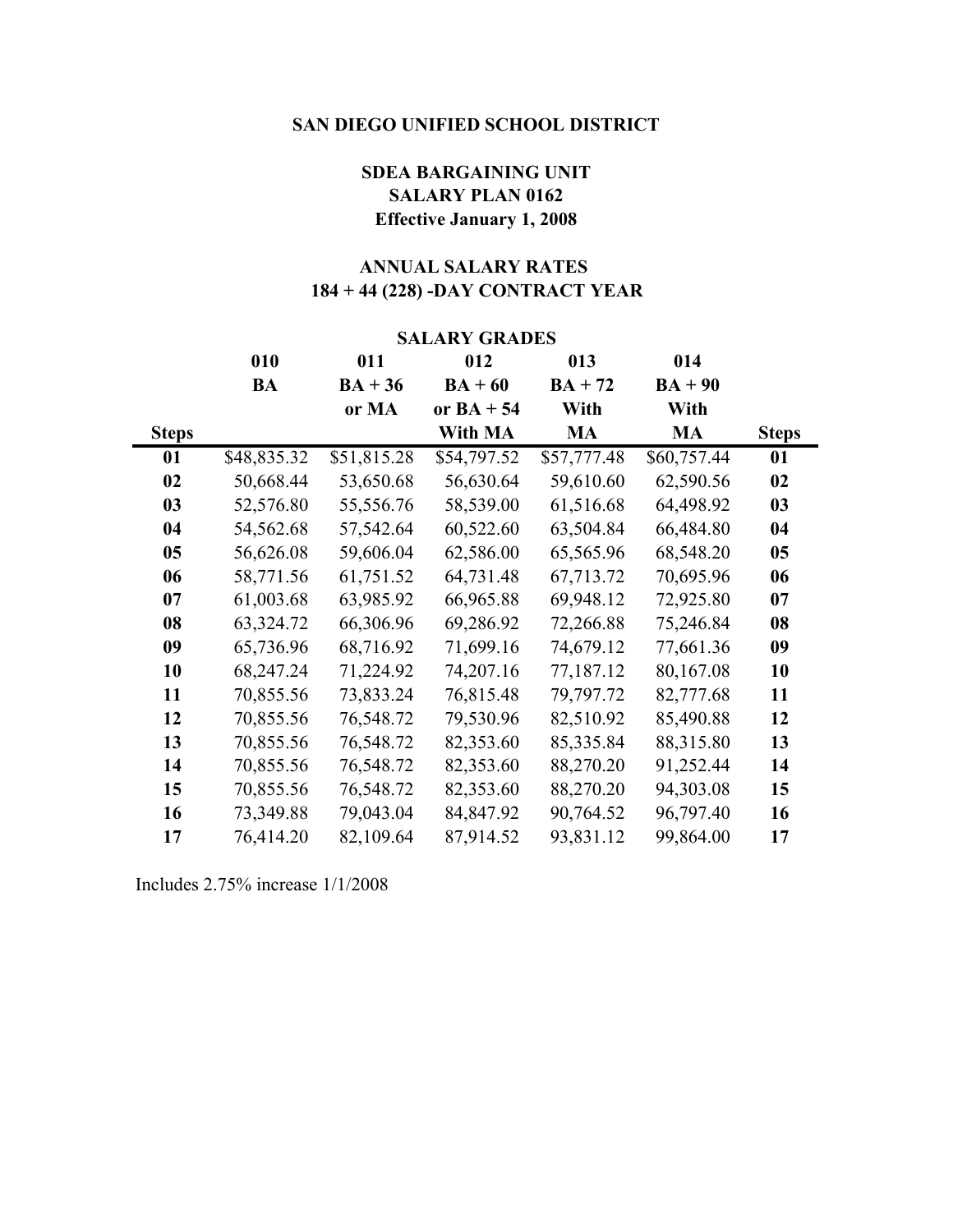## **SDEA BARGAINING UNIT SALARY PLAN 0163 Effective January 1, 2008**

## **200-DAY CONTRACT YEAR MONTHLY SALARY RATES**

#### **SALARY GRADES**

|              | 010        | 011        | 012          | 013        | 014        |              |
|--------------|------------|------------|--------------|------------|------------|--------------|
|              | <b>BA</b>  | $BA + 36$  | $BA + 60$    | $BA + 72$  | $BA + 90$  |              |
|              |            | or MA      | or $BA + 54$ | With       | With       |              |
| <b>Steps</b> |            |            | With MA      | MA         | <b>MA</b>  | <b>Steps</b> |
| 01           | \$3,569.83 | \$3,787.67 | \$4,005.67   | \$4,223.50 | \$4,441.33 | 01           |
| 02           | 3,703.83   | 3,921.83   | 4,139.67     | 4,357.50   | 4,575.33   | 02           |
| 03           | 3,843.33   | 4,061.17   | 4,279.17     | 4,496.83   | 4,714.83   | 03           |
| 04           | 3,988.50   | 4,206.33   | 4,424.17     | 4,642.17   | 4,860.00   | 04           |
| 05           | 4,139.33   | 4,357.17   | 4,575.00     | 4,792.83   | 5,010.83   | 05           |
| 06           | 4,296.17   | 4,514.00   | 4,731.83     | 4,949.83   | 5,167.83   | 06           |
| 07           | 4,459.33   | 4,677.33   | 4,895.17     | 5,113.17   | 5,330.83   | 07           |
| 08           | 4,629.00   | 4,847.00   | 5,064.83     | 5,282.67   | 5,500.50   | 08           |
| 09           | 4,805.33   | 5,023.17   | 5,241.17     | 5,459.00   | 5,677.00   | 09           |
| 10           | 4,988.83   | 5,206.50   | 5,424.50     | 5,642.33   | 5,860.17   | 10           |
| 11           | 5,179.50   | 5,397.17   | 5,615.17     | 5,833.17   | 6,051.00   | 11           |
| 12           | 5,179.50   | 5,595.67   | 5,813.67     | 6,031.50   | 6,249.33   | 12           |
| 13           | 5,179.50   | 5,595.67   | 6,020.00     | 6,238.00   | 6,455.83   | 13           |
| 14           | 5,179.50   | 5,595.67   | 6,020.00     | 6,452.50   | 6,670.50   | 14           |
| 15           | 5,179.50   | 5,595.67   | 6,020.00     | 6,452.50   | 6,893.50   | 15           |
| 16           | 5,361.83   | 5,778.00   | 6,202.33     | 6,634.83   | 7,075.83   | 16           |
| 17           | 5,585.83   | 6,002.17   | 6,426.50     | 6,859.00   | 7,300.00   | 17           |